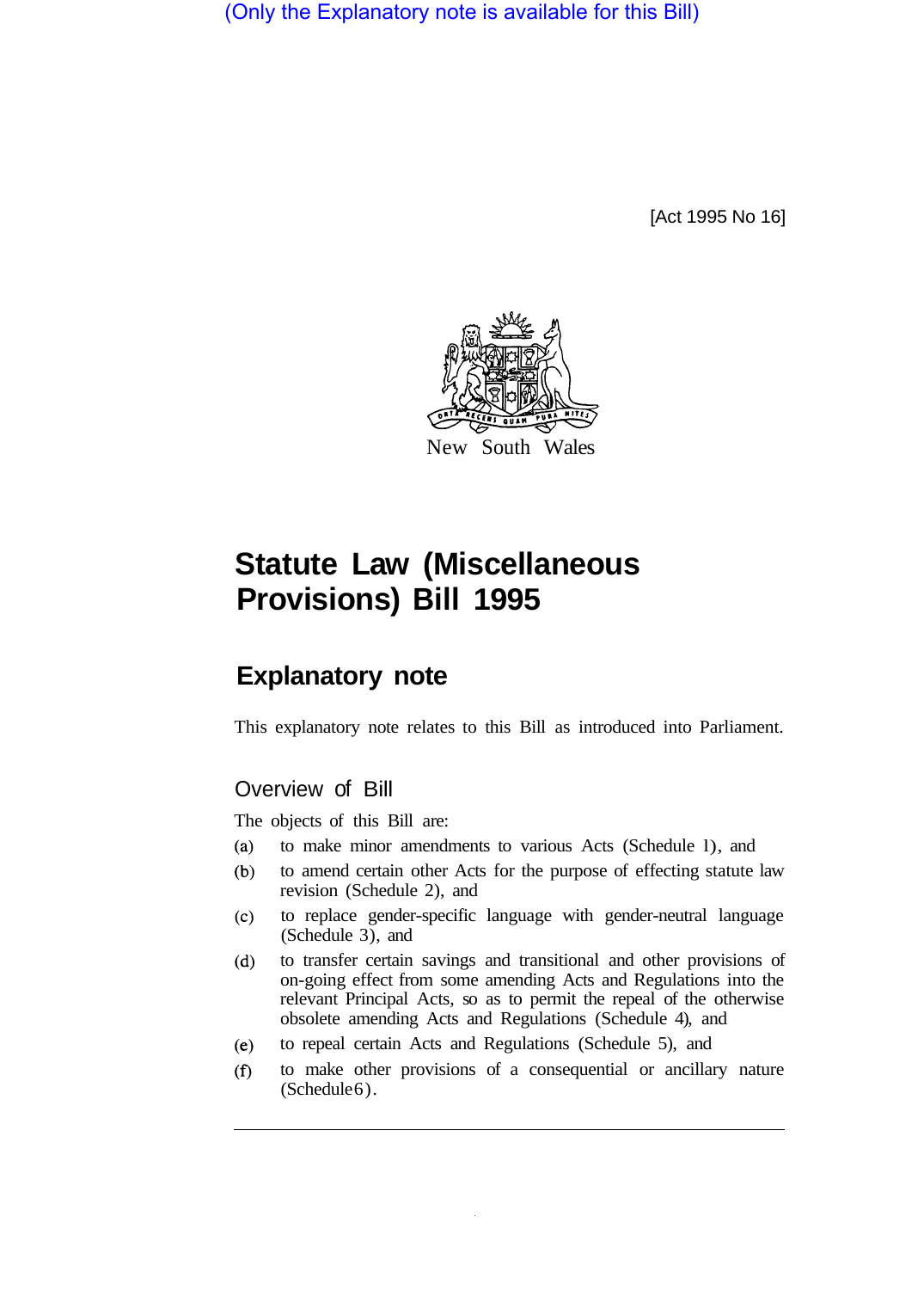Statute Law (Miscellaneous Provisions) Bill 1995 [Act 1995 No 16]

Explanatory note

## Outline of provisions

**Clauses 1–5** are machinery provisions specifying the name (also called the short title) of the proposed Act, providing for its commencement and giving effect to the Schedules to the Act containing amendments, repeals and savings, transitional and other provisions.

**Clause 6** makes it clear that the explanatory notes contained in the Schedules do not form part of the proposed Act.

### **Schedules**

#### **Schedule 1 Minor amendments**

**Schedule 1** makes amendments to the following Acts:

Animal Research Act 1985 No 123

Arbitration (Civil Actions) Act 1983 No 43

Drug Offensive Act 1987 No 119

Exhibited Animals Protection Act 1986 No 123

Fish River Water Supply Administration Act 1945 No 16

Interpretation Act 1987 No 15

Law Foundation Act 1979 No 32

Noxious Weeds Act 1993 No 11

Real Estate Services Council Act 1990 No 14

Reprints Act 1972 No 48

Roads Act 1993 No 33

South-west Tablelands Water Supply Administration Act 1941 No 36

Traffic Act 1909 No 5

The amendments to each Act are explained in detail in the explanatory note relating to the Act concerned set out in Schedule 1.

Where necessary, provisions of a saving or transitional nature relating to the amendment concerned have also been set out in Schedule 1.

Explanatory note page 2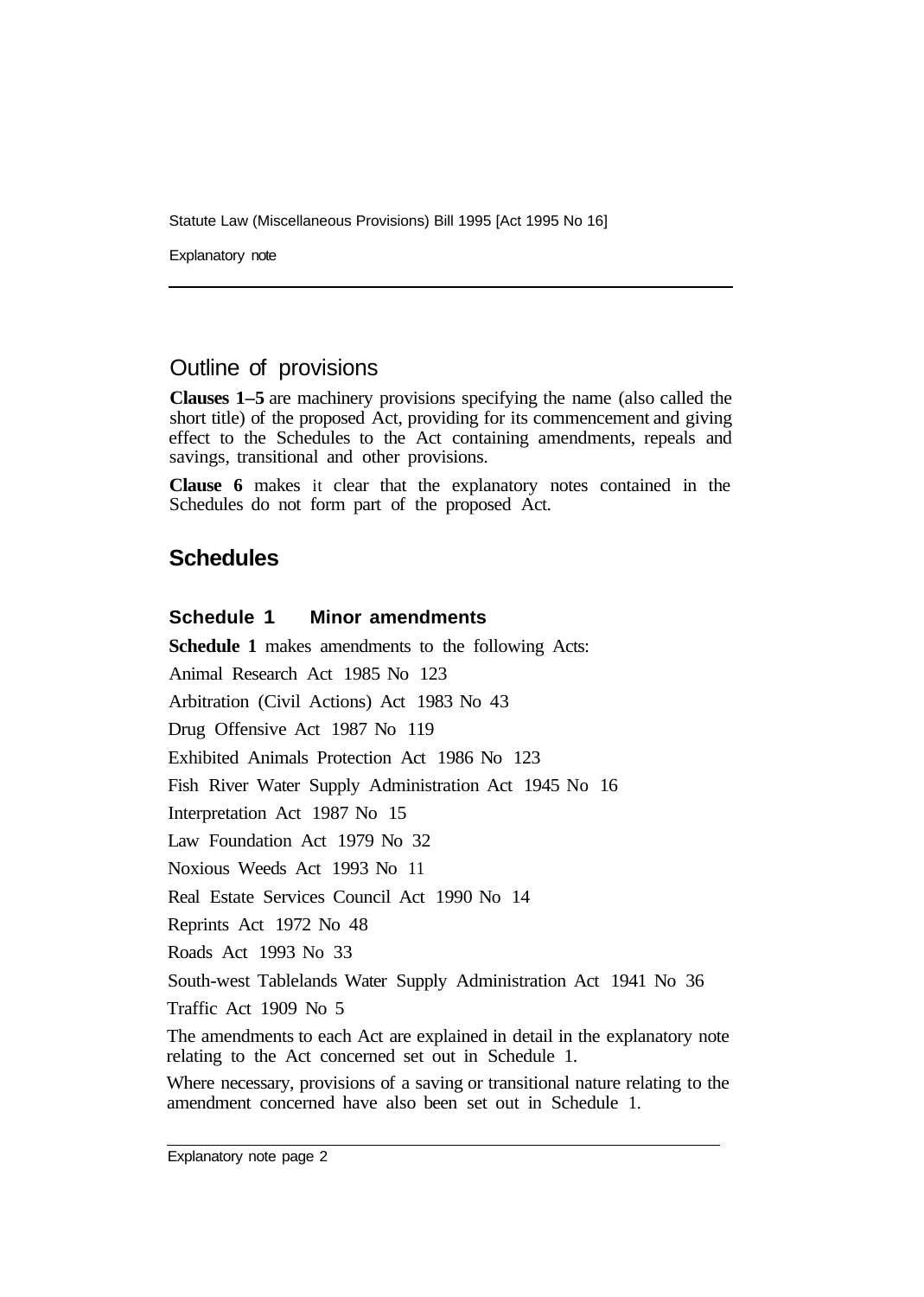Statute Law (Miscellaneous Provisions) Bill 1995 [Act 1995 No 16]

Explanatory note

#### **Schedule 2 Amendments by way of statute law revision**

**Schedule 2** amends certain other Acts for the purpose of effecting statute law revision. A number of other amendments are made relating to formal drafting matters and minor corrections.

The amendments to each Act are explained in detail in the explanatory note relating to the Act concerned set out in Schedule 2.

#### **Schedule 3 Amendments replacing gender-specific language**

**Schedule 3** substitutes gender-neutral language for gender-specific language in various Acts. A policy of using gender-neutral language in New South Wales legislation was formally announced by the Governor in his speech for the opening of Parliament on 16 August 1983 and has been strictly applied ever since. However, gender-specific language remains in many of the statutes currently in force that were enacted before the policy was implemented. It is intended that the statute law revision program will continue the process of removal of that language until it has all been replaced.

The Schedule adopts 2 approaches:

- (a) it amends Acts chronologically, beginning with the *Western Lands Act 1901,* and
- (b) it amends a particular group of Acts (those relating to occupations).

#### **Schedule 4 Amendments transferring provisions**

**Schedule 4** transfers into their parent Acts a number of savings, transitional and other provisions of on-going effect contained in certain amending Acts and Regulations, the other provisions of which have been incorporated in reprints or are spent. The removal of those provisions from the amending Acts and the Regulations permits the repeal (by Schedule 5 to the proposed Act) of those Acts and Regulations.

#### **Schedule 5 Repeals**

**Schedule 5** repeals a number of Acts and Regulations. Since the *Statute Law (Miscellaneous Provisions) Act 1985,* the number of Acts in force has been gradually reduced by repealing amending Acts once the amendments contained in the Acts have been incorporated in a reprint. The Schedule continues this process. It also repeals certain other amending Acts and certain Regulations, the on-going provisions of which are transferred (by Schedule  $\overline{4}$ ) to their parent Acts.